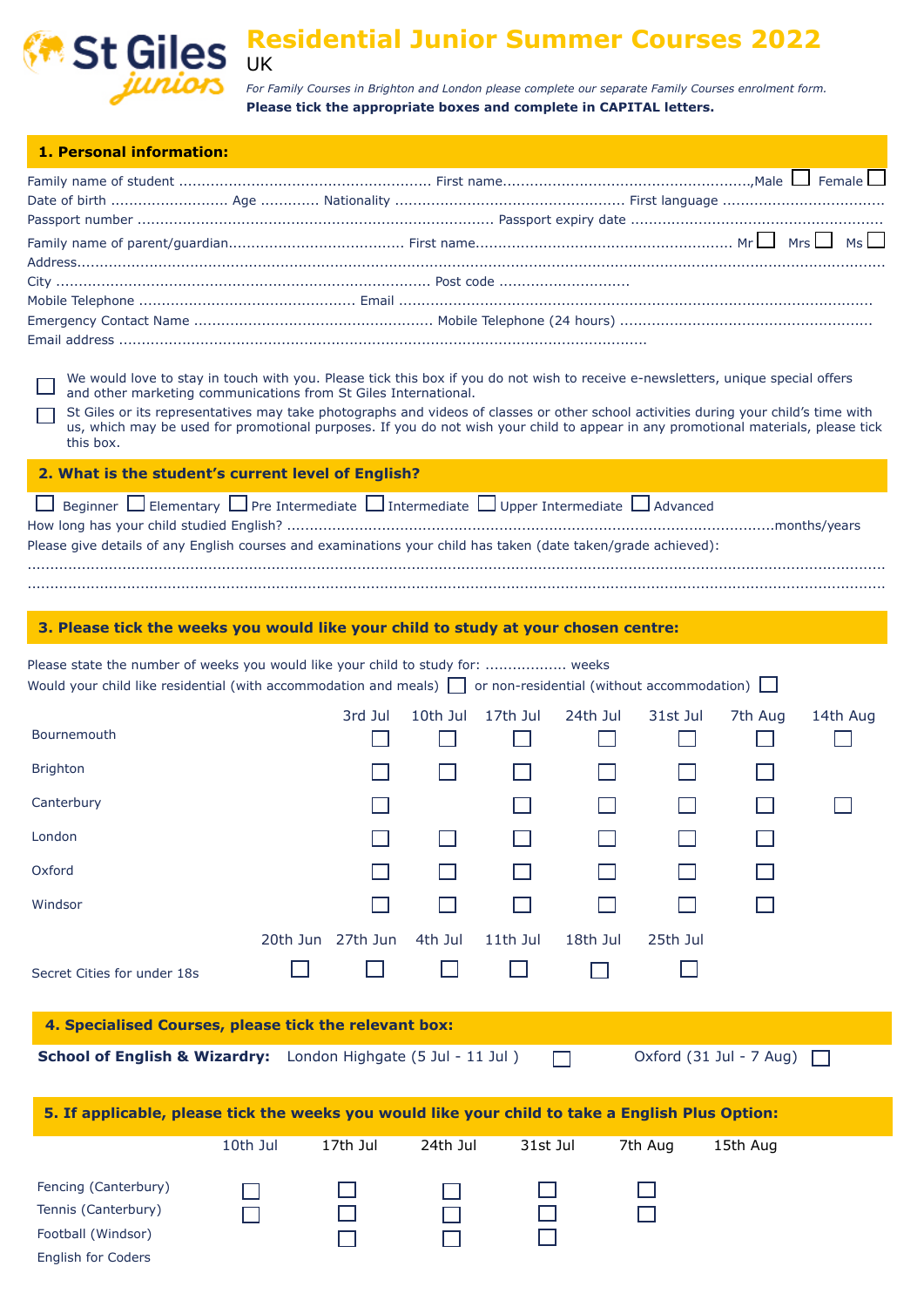| 6. How did you hear about St Giles International?                                                                                                                                                                       |                                                                                                                                                                           |                                                                                                                                                                                                                                                                                                                                                                                                                                                                                                                                                                                                                                                                                                       |  |  |  |  |  |  |  |
|-------------------------------------------------------------------------------------------------------------------------------------------------------------------------------------------------------------------------|---------------------------------------------------------------------------------------------------------------------------------------------------------------------------|-------------------------------------------------------------------------------------------------------------------------------------------------------------------------------------------------------------------------------------------------------------------------------------------------------------------------------------------------------------------------------------------------------------------------------------------------------------------------------------------------------------------------------------------------------------------------------------------------------------------------------------------------------------------------------------------------------|--|--|--|--|--|--|--|
|                                                                                                                                                                                                                         |                                                                                                                                                                           |                                                                                                                                                                                                                                                                                                                                                                                                                                                                                                                                                                                                                                                                                                       |  |  |  |  |  |  |  |
| 7. Supplementary information:                                                                                                                                                                                           |                                                                                                                                                                           |                                                                                                                                                                                                                                                                                                                                                                                                                                                                                                                                                                                                                                                                                                       |  |  |  |  |  |  |  |
| Has your child had any medical/psychological or social problems that might affect his/her ability to follow or complete the course                                                                                      |                                                                                                                                                                           |                                                                                                                                                                                                                                                                                                                                                                                                                                                                                                                                                                                                                                                                                                       |  |  |  |  |  |  |  |
|                                                                                                                                                                                                                         |                                                                                                                                                                           |                                                                                                                                                                                                                                                                                                                                                                                                                                                                                                                                                                                                                                                                                                       |  |  |  |  |  |  |  |
| 8. Travel to and from the junior summer centre:                                                                                                                                                                         |                                                                                                                                                                           |                                                                                                                                                                                                                                                                                                                                                                                                                                                                                                                                                                                                                                                                                                       |  |  |  |  |  |  |  |
| details.                                                                                                                                                                                                                |                                                                                                                                                                           | Transfers for individuals and smaller groups are at an additional charge - please check our Course Dates and Prices 2022 brochure<br>for prices. Please note there will be an extra charge for non-Sunday arrivals or departures - please check with our booking offices for                                                                                                                                                                                                                                                                                                                                                                                                                          |  |  |  |  |  |  |  |
| Would you like us to arrange an airport transfer for your child? $\Box$ Yes $\Box$ No                                                                                                                                   |                                                                                                                                                                           |                                                                                                                                                                                                                                                                                                                                                                                                                                                                                                                                                                                                                                                                                                       |  |  |  |  |  |  |  |
|                                                                                                                                                                                                                         |                                                                                                                                                                           | If you answered No to the last question, please provide the name and contact details of the person collecting your child from the airport:                                                                                                                                                                                                                                                                                                                                                                                                                                                                                                                                                            |  |  |  |  |  |  |  |
|                                                                                                                                                                                                                         |                                                                                                                                                                           |                                                                                                                                                                                                                                                                                                                                                                                                                                                                                                                                                                                                                                                                                                       |  |  |  |  |  |  |  |
|                                                                                                                                                                                                                         |                                                                                                                                                                           |                                                                                                                                                                                                                                                                                                                                                                                                                                                                                                                                                                                                                                                                                                       |  |  |  |  |  |  |  |
| Please supply the following information for all students:                                                                                                                                                               |                                                                                                                                                                           |                                                                                                                                                                                                                                                                                                                                                                                                                                                                                                                                                                                                                                                                                                       |  |  |  |  |  |  |  |
| Date of arrival $\Box$ / $\Box$ / $\Box$ (dd/mm/yy)                                                                                                                                                                     |                                                                                                                                                                           |                                                                                                                                                                                                                                                                                                                                                                                                                                                                                                                                                                                                                                                                                                       |  |  |  |  |  |  |  |
| Date of departure $\boxed{\square}$ / $\boxed{\square}$ / $\boxed{\square}$ (dd/mm/yy)                                                                                                                                  |                                                                                                                                                                           |                                                                                                                                                                                                                                                                                                                                                                                                                                                                                                                                                                                                                                                                                                       |  |  |  |  |  |  |  |
|                                                                                                                                                                                                                         |                                                                                                                                                                           |                                                                                                                                                                                                                                                                                                                                                                                                                                                                                                                                                                                                                                                                                                       |  |  |  |  |  |  |  |
| Will your child be using the airline's Unaccompanied Minor Service? $\Box$ Yes $\Box$ No<br>All students under the age of 13 must use this service. This must be booked in advance.                                     |                                                                                                                                                                           | If you answer Yes, please note there is a charge of £50 per student per single journey to liaise with this service on arrival and departure.                                                                                                                                                                                                                                                                                                                                                                                                                                                                                                                                                          |  |  |  |  |  |  |  |
|                                                                                                                                                                                                                         |                                                                                                                                                                           |                                                                                                                                                                                                                                                                                                                                                                                                                                                                                                                                                                                                                                                                                                       |  |  |  |  |  |  |  |
| 9. Declaration, reservation and payment:                                                                                                                                                                                |                                                                                                                                                                           |                                                                                                                                                                                                                                                                                                                                                                                                                                                                                                                                                                                                                                                                                                       |  |  |  |  |  |  |  |
| <b>Declaration:</b> I have read and understood the terms and conditions of enrolment and I accept them.                                                                                                                 |                                                                                                                                                                           |                                                                                                                                                                                                                                                                                                                                                                                                                                                                                                                                                                                                                                                                                                       |  |  |  |  |  |  |  |
|                                                                                                                                                                                                                         |                                                                                                                                                                           |                                                                                                                                                                                                                                                                                                                                                                                                                                                                                                                                                                                                                                                                                                       |  |  |  |  |  |  |  |
| Reservation: Complete this enrolment form and send it with a Course Deposit of £100 or the full fees to:                                                                                                                |                                                                                                                                                                           |                                                                                                                                                                                                                                                                                                                                                                                                                                                                                                                                                                                                                                                                                                       |  |  |  |  |  |  |  |
| <b>St Giles Juniors UK</b><br>1-3 Marlborough Place<br><b>Brighton, East Sussex</b><br><b>BN1 1UB, UK</b><br>Tel: +44 (0) 1273 573760<br>Email: bookings@stgiles.co.uk                                                  | <b>St Giles London Highgate</b><br><b>51 Shepherds Hill</b><br><b>Highgate, London</b><br><b>N6 5QP, UK</b><br>Tel: +44 (0) 20 8340 0828<br>Email: bookings@stgiles.co.uk |                                                                                                                                                                                                                                                                                                                                                                                                                                                                                                                                                                                                                                                                                                       |  |  |  |  |  |  |  |
| to 28 days for funds to be transferred via a bank. UK bank charges (if any) must be paid by the student.                                                                                                                |                                                                                                                                                                           | Payment: The total amount due must be received by our offices or by our bank at least 28 days before your course begins in order<br>to guarantee your place. You can send payments to the centre by bank transfer, or credit/debit card. For payment by credit card or<br>bank transfer we will accept payment via Flywire. Flywire allows you to pay securely from a local bank in your home country in your<br>home currency (subject to availability). The rates used by Flywire are guaranteed to be better than those of your bank or card provider.<br>Alternatively, if you would prefer to pay by credit card in GBP, payments can be made to St Giles UK Juniors via Realex. Please allow up |  |  |  |  |  |  |  |
| How much would you like to pay upon enrolment?<br><b>Full Fees</b>                                                                                                                                                      |                                                                                                                                                                           | Course Deposit £100 UK The Course Deposit is part of the course fees, and will be deducted from the total fees payable.                                                                                                                                                                                                                                                                                                                                                                                                                                                                                                                                                                               |  |  |  |  |  |  |  |
| How would you like to pay?<br>your own currency. See Flywire account details overleaf.<br>By credit/debit card in GBP via Realex. See Realex account details overleaf.<br>How would you like your documents to be sent? |                                                                                                                                                                           | By credit/debit card or bank transfer via Flywire. Paying via Flywire will save you money on bank or card charges as you can pay in                                                                                                                                                                                                                                                                                                                                                                                                                                                                                                                                                                   |  |  |  |  |  |  |  |
| □ Please tick this box if you would like your documents sent by Express Mail (extra charge applies).                                                                                                                    |                                                                                                                                                                           |                                                                                                                                                                                                                                                                                                                                                                                                                                                                                                                                                                                                                                                                                                       |  |  |  |  |  |  |  |
|                                                                                                                                                                                                                         | <b>Bank Transfer or Credit Card in your Home Currency (all centres)</b>                                                                                                   | <b>Credit Card in GBPE (UK centres only)</b>                                                                                                                                                                                                                                                                                                                                                                                                                                                                                                                                                                                                                                                          |  |  |  |  |  |  |  |